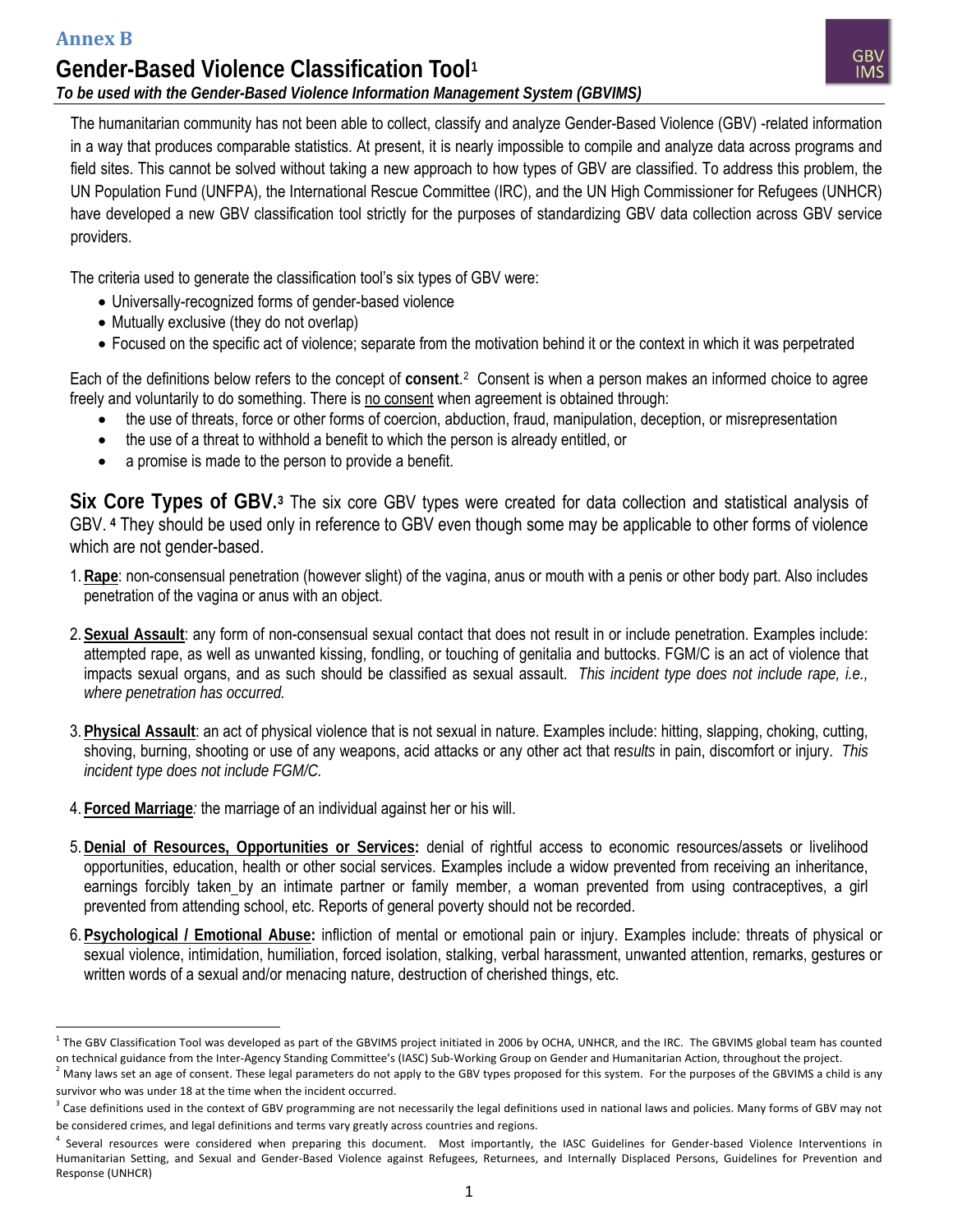## *Explanation:*

Any incident involving GBV can often involve more than one form of violence (i.e. a woman who is raped, beaten and psychologically abused during the course of an incident). **The incident recorder can only capture one type of GBV per incident.** To ensure valid and statistically comparable data, all those using the GBVIMS must use the same approach to determine how to classify a given incident based upon the type of GBV it involved. **The types of GBV are listed in a specific order to ensure statistically comparable data.**[5](#page-1-0) The instructions below allow us to use a process of elimination to determine the most specific incident type to use in classifying a reported incident.

|    | Instructions for using the GBV Classification Tool                                                                                                                                                                                                                                                                                                                 |
|----|--------------------------------------------------------------------------------------------------------------------------------------------------------------------------------------------------------------------------------------------------------------------------------------------------------------------------------------------------------------------|
| \$ | To determine the appropriate GBV classification for the incident described to you by the survivor, ask yourself the<br>following questions in their given order.                                                                                                                                                                                                   |
| B  | If the answer to the question is "No" based upon the description of the reported incident, continue down the list to the<br>next question. Stop at the first question that can be answered "Yes" based upon the description of the reported incident.<br>The GBV type corresponding to this question is what should be used to classify the incident. <sup>6</sup> |
|    | The GBVIMS only records incidents reported directly by the survivor (or by the survivor's guardian if the survivor is a<br>child or unable to report due to a disability) in the context of service provision. Thus any incident in which the victim has<br>died prior to the report, should not be recorded for the GBVIMS. <sup>7</sup>                          |
|    | 1. Did the reported incident involve penetration?<br>If yes $\rightarrow$ classify the GBV as "Rape".<br>If no $\rightarrow$ proceed to the next GBV type on the list.                                                                                                                                                                                             |
|    | 2. Did the reported incident involve unwanted sexual contact?<br>If yes $\rightarrow$ classify the GBV as "Sexual Assault".<br>If no $\rightarrow$ proceed to the next GBV type on the list.                                                                                                                                                                       |
|    | 3. Did the reported incident involve physical assault?<br>If yes $\rightarrow$ classify the GBV as "Physical Assault".<br>If no $\rightarrow$ proceed to the next GBV type on the list.                                                                                                                                                                            |
|    | 4. Was the incident an act of forced marriage?<br>If yes $\rightarrow$ classify the GBV as "Forced Marriage".<br>If no $\rightarrow$ proceed to the next GBV type on the list.                                                                                                                                                                                     |
|    | 5. Did the reported incident involve the denial of resources, opportunities or services?<br>If yes $\rightarrow$ classify the GBV as "Denial of Resources, Opportunities, or Services".<br>If no $\rightarrow$ proceed to the next GBV type on the list.                                                                                                           |
|    | 6. Did the reported incident involve psychological/emotional abuse?<br>If yes → classify the GBV as "Psychological / Emotional Abuse".<br>If $no \rightarrow$ proceed to the next GBV type on the list.                                                                                                                                                            |
|    | 7. Did the reported incident involve GBV?<br>If yes $\rightarrow$ Start over at number 1 and try to reclassify the type of GBV again. (If you have tried to classify the GBV multiple times, ask<br>your supervisor or GBVIMS focal point for support)<br>If no $\rightarrow$ classify the violence as "Non-GBV"                                                   |

Service providers are encouraged to capture all relevant information provided by a survivor about the incident for case management and service provision in their case notes. The type of information appropriate to collect and record may differ between services.

 $\overline{\phantom{0}}$ <sup>5</sup> The order is NOT intended to express an implied 'value' of the GBV types (i.e. rape is worse than forced marriage).

<span id="page-1-1"></span><span id="page-1-0"></span><sup>&</sup>lt;sup>6</sup> For example, within this system, an incident where a woman reports having been beaten by her husband and also forced to have sex with him the GBV would be classified as "rape".

<span id="page-1-2"></span> $7$  This rule was established to avoid 3rd party reports outside of the context of service delivery.